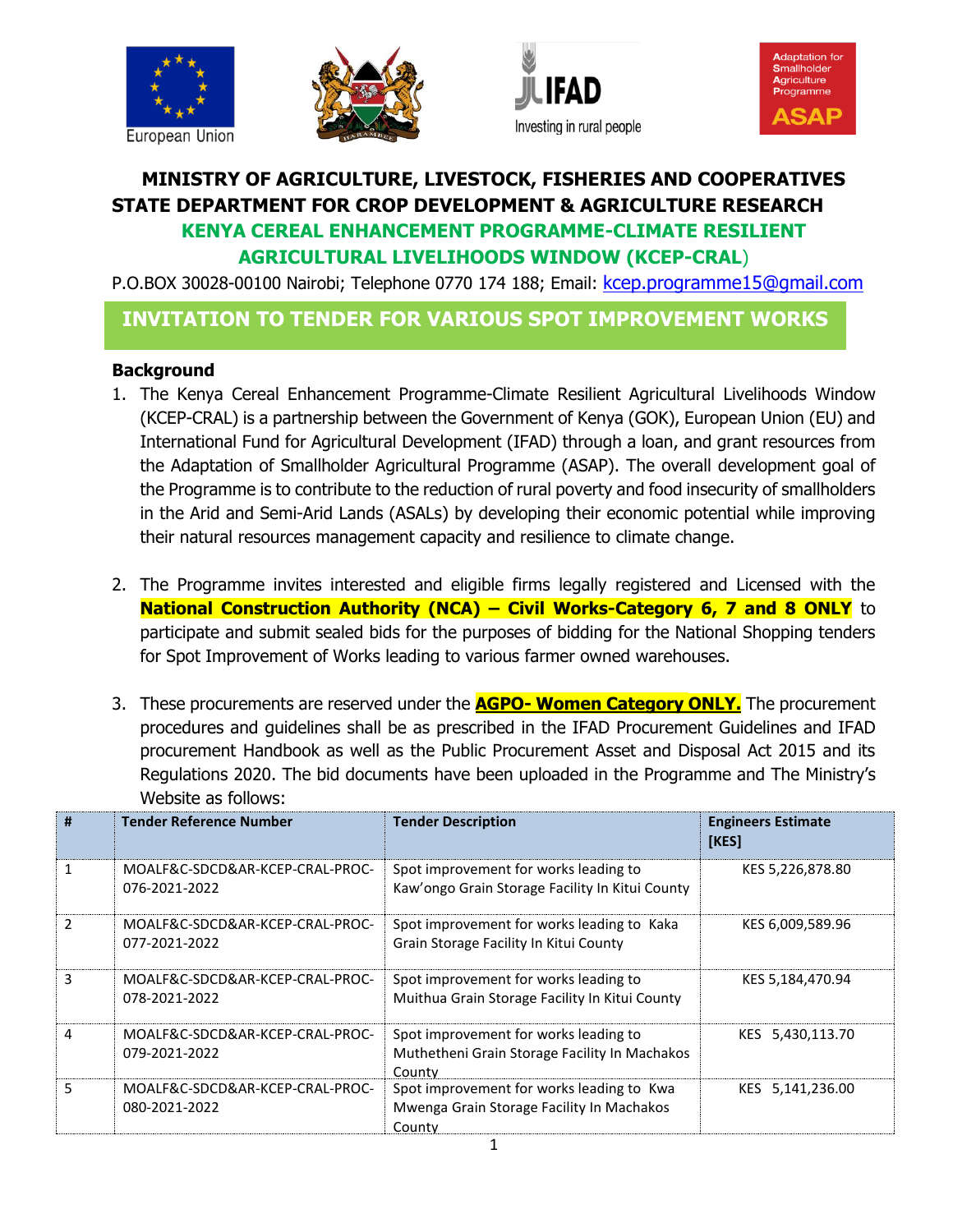| #              | <b>Tender Reference Number</b>                   | <b>Tender Description</b>                                                                           | <b>Engineers Estimate</b><br>[KES] |
|----------------|--------------------------------------------------|-----------------------------------------------------------------------------------------------------|------------------------------------|
| 6              | MOALF&C-SDCD&AR-KCEP-CRAL-PROC-<br>081-2021-2022 | Spot improvement for works leading to<br>Ndalani Grain Storage Facility In Machakos<br>County       | KES 5,523,293.60                   |
| $\overline{7}$ | MOALF&C-SDCD&AR-KCEP-CRAL-PROC-<br>082-2021-2022 | Spot improvement for works leading to<br>Makikima Grain Storage Facility In Makueni<br>County       | KES 5,256,226.80                   |
| 8              | MOALF&C-SDCD&AR-KCEP-CRAL-PROC-<br>083-2021-2022 | Spot improvement for works leading to<br>Ushirikiano Grain Storage Facility In Makueni<br>County    | KES 5,519,038.14                   |
| 9              | MOALF&C-SDCD&AR-KCEP-CRAL-PROC-<br>084-2021-2022 | Spot improvement for works leading to<br>Wambiti Grain Storage Facility In Makueni<br>County        | KES 5,037,217.35                   |
| 10             | MOALF&C-SDCD&AR-KCEP-CRAL-PROC-<br>085-2021-2022 | Spot improvement for works leading to<br>Kanyange Grain Storage Facility In Tharaka Nithi<br>County | KES 7,160,912.00                   |
| 12             | MOALF&C-SDCD&AR-KCEP-CRAL-PROC-<br>086-2021-2022 | Spot improvement for works leading to<br>Chekalini Grain Storage Facility In Kakamega<br>County     | KES 7,733,198.00                   |
| 13             | MOALF&C-SDCD&AR-KCEP-CRAL-PROC-<br>087-2021-2022 | Spot improvement for works leading to<br>Mavuno Grain Storage Facility In Trans Nzoia<br>County     | KES 5,728,381.73                   |
| 14             | MOALF&C-SDCD&AR-KCEP-CRAL-PROC-<br>088-2021-2022 | Spot improvement for works leading to<br>Mutuobare Grain Storage Facility In Embu<br>County         | KES 6,444,938.19                   |
| 15             | MOALF&C-SDCD&AR-KCEP-CRAL-PROC-<br>089-2021-2022 | Spot improvement for works leading to<br>Ngechek Grain Storage Facility In Nandi County             | KES 5,531,731.15                   |

- 4. Interested firms may obtain further information from the Programme procurement office tel; 0770 174 188. Email: [tenders.kcepcralprogramme@gmail.com](mailto:tenders.kcepcralprogramme@gmail.com) on normal working days beginning on the date of advert.
- 5. The complete set bid documents and drawings shall be downloaded **FREE OF CHARGE** from the Ministry's website: [www.kilimo.go.ke](http://www.kilimo.go.ke/) under "tender" links or from the Programme Website [www.kcepcral.go.ke](http://www.kcepcral.go.ke/)
- 6. **Eligible bidders** who download the document from the above website(s) are required to submit their particulars (name & address of the firm, contact person & their mobile number) to the KCEP-CRAL official procurement email address; **[\(tenders.kcepcralprogramme@gmail.com\)](mailto:tenders.kcepcralprogramme@gmail.com),** using their official email addresses.
- 7. **All bidders are also advised to regularly visit the above Programme website, to obtain any additional information/addendum on the tender that may be issued before the closing date**. Complete set of tender documents MUST be submitted in plain sealed envelopes clearly marked with tender reference number to the following address:

**The Principal Secretary, State Department for Crop Development & Agricultural Research, PO Box 30028-00100, Kilimo House, Cathedral Road, Nairobi Tel: 0770174188**